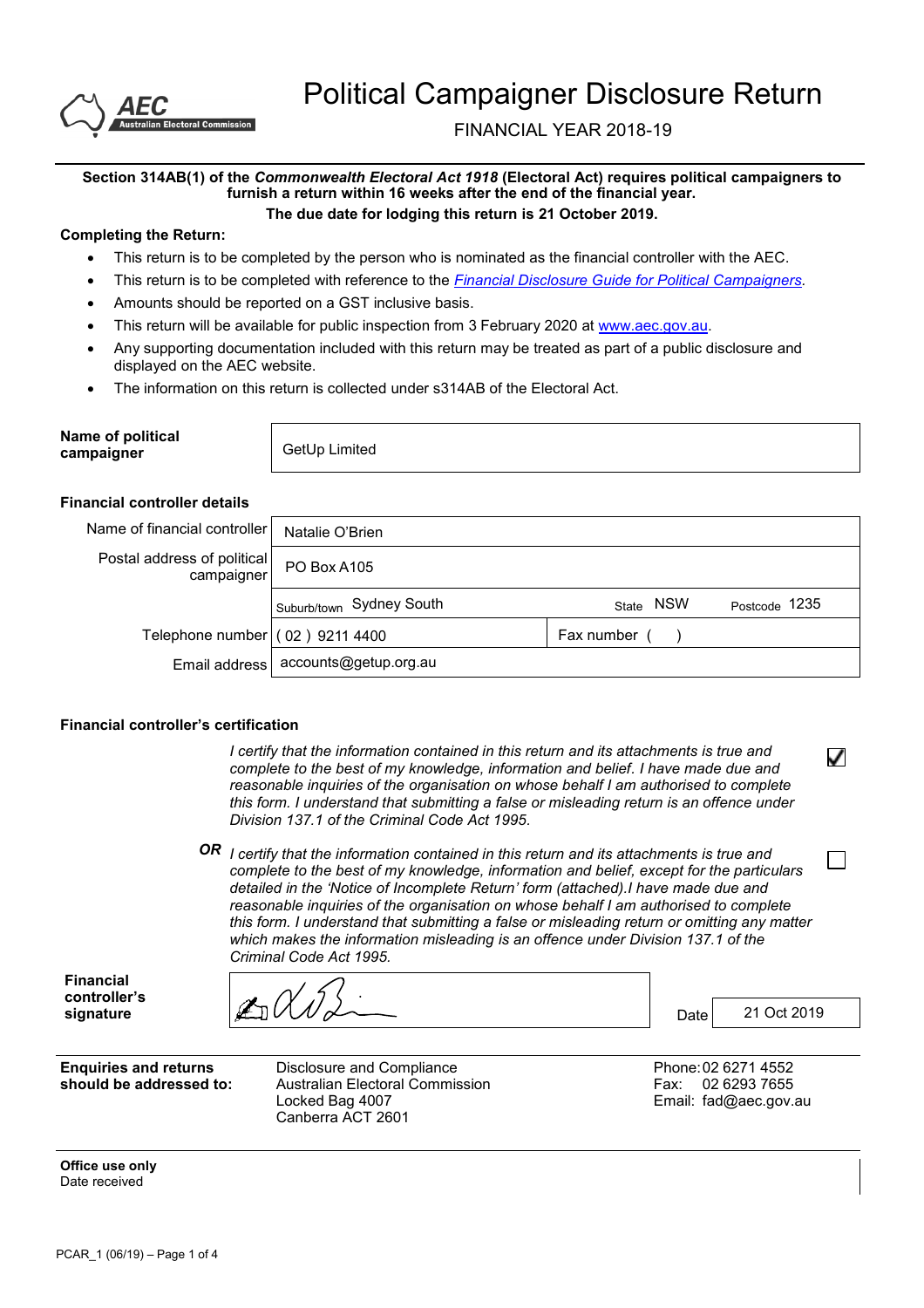## **Part 1a: Total receipts for financial year 1 July 2018 to 30 June 2019**

This is the gross amount of all cash and non-cash benefits received by, or on behalf of, the political campaigner, during the 2018-19 financial year. It includes **all amounts received** for the financial year**.**

## **Part 1b: Amount calculated to be the value of gifts-in-kind**

This is the amount calculated to be the **value of gifts-in-kind** which was included in the 'total  $\begin{bmatrix} \$ & 38,884\ \end{bmatrix}$ <br>receipts' amount reported at Part 1a.

# **Part 2: Amounts of more than \$13,800 received in financial year 1 July 2018 to 30 June 2019**

Details of any person or organisation from whom **receipts** (including loans) of more than \$13,800 were received during the 2018-19 financial year.

For each person or organisation, the following details must be disclosed:

- full name and address\*\* of the person or organisation from whom receipts of more than\$13,800 were received
- amount that was received. Each amount received should be recorded as either a 'Donation' or 'other receipt'.

| Received from                                           |              |          |          |    | Amount received<br>(GST inclusive) | Donation or other<br>receipt* |
|---------------------------------------------------------|--------------|----------|----------|----|------------------------------------|-------------------------------|
| See attached schedule<br>Name                           |              |          |          |    | ,00                                |                               |
| Postal address                                          |              |          |          |    |                                    |                               |
| Suburb/town                                             | State        | Postcode |          |    |                                    |                               |
| Name                                                    |              |          |          | \$ | ,00                                |                               |
| Postal address                                          |              |          |          |    |                                    |                               |
| Suburb/town                                             | State        | Postcode |          |    |                                    |                               |
| Name                                                    |              |          |          | \$ | .00 <sub>1</sub>                   |                               |
| Postal address                                          |              |          |          |    |                                    |                               |
| Suburb/town                                             | <b>State</b> | Postcode |          |    |                                    |                               |
| Name                                                    |              |          |          | \$ | .00                                |                               |
| Postal address                                          |              |          |          |    |                                    |                               |
| Suburb/town                                             | State        | Postcode |          |    |                                    |                               |
| Name                                                    |              |          |          | \$ | ,00                                |                               |
| Postal address                                          |              |          |          |    |                                    |                               |
| Suburb/town                                             | State        | Postcode |          |    |                                    |                               |
| Name                                                    |              |          |          | \$ | ,00                                |                               |
| Postal address                                          |              |          |          |    |                                    |                               |
| Suburb/town                                             | State        | Postcode |          |    |                                    |                               |
| If insufficient space, please attach additional sheets. |              |          | Total \$ |    | 1,366,584.00                       |                               |

\* Please indicate whether this was a 'Donation' or 'other receipt'. The AEC contacts donors to ensure they are aware of

their disclosure obligations and unnecessary contact with other persons is avoided if the nature of the receipt is shown.

## **\*\* Name and address details**

- If the gift was from an unincorporated association (other than a registered industrial organisation), the name of the association and the name and addresses of the executive committee members are required.
- If the gift was from a trust, the name of the trust, and the name and addresses of the trustee are required.

\$13,748,803.00

38,884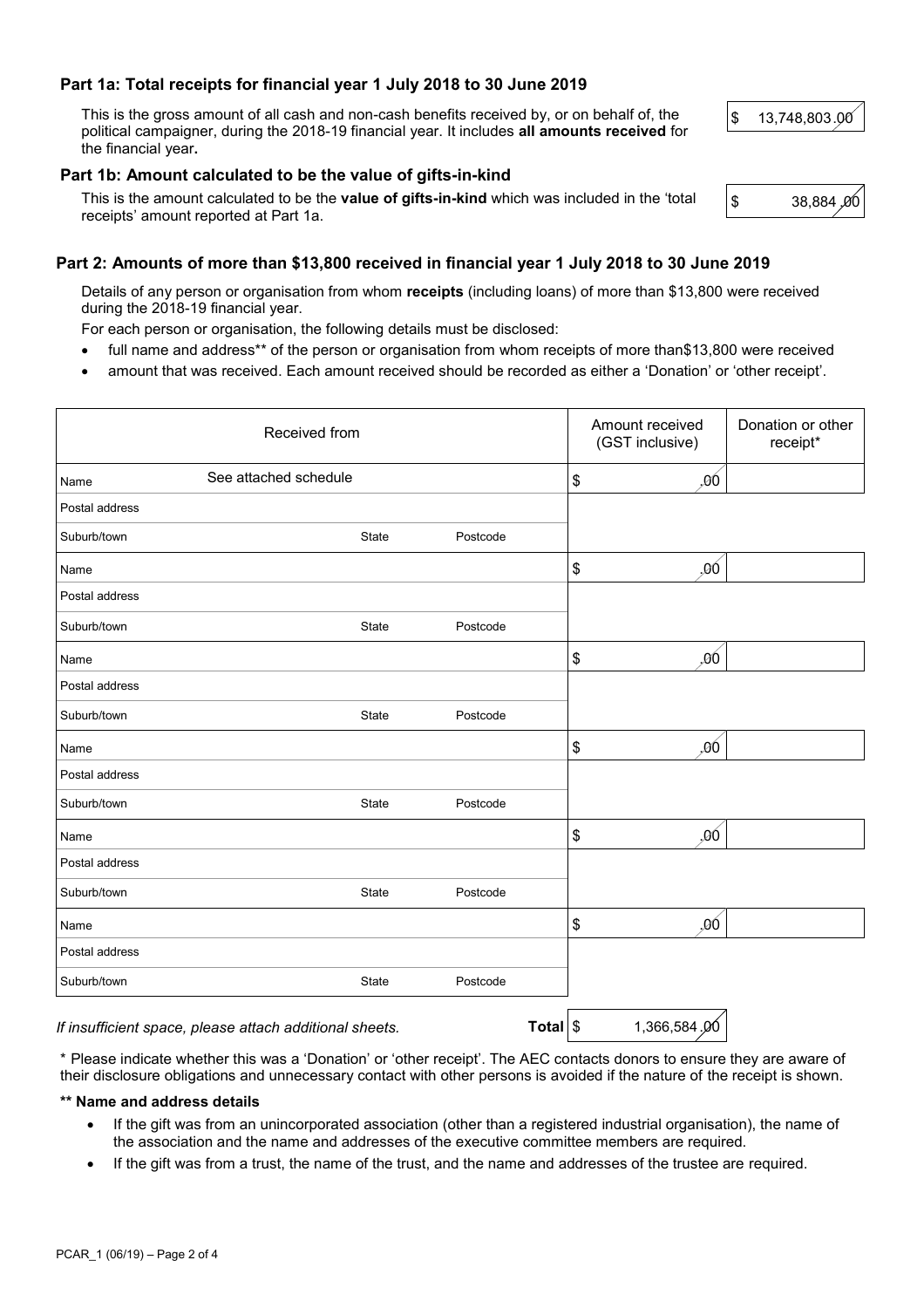## **Part 3: Total payments for financial year 1 July 2018 to 30 June 2019**

This is the gross amount of payments made by, or on behalf of, the political campaigner, during This is the gross amount of payments made by, or on behalf of, the political campaigner, during  $\frac{1}{3}$  the 2018-19 financial year. It includes all **payments made** for the financial year.

#### **Part 4: Total debts as at 30 June 2019**

This is the total outstanding amount of **all debts owed** by, or on behalf of the political **\$** .000 126,112.000<br>
campaigner as at 30 June 2019.

### **Part 5: Debts of more than \$13,800 as at 30 June 2019**

Details of any person or organisation for which the political campaigner owes a debt of more than \$13,800 which is outstanding as at 30 June 2019.

For each person or organisation, the following details must be disclosed:

• full name and address details of the person, organisation or entity that the debt is owed

amount that is owed

whether the debt is owed to a financial institution or non-financial institution.

| Creditor details |                                                         |              |               |              |                            | Amount owed<br>(GST inclusive) | Financial or<br>Non-financial<br>institution |
|------------------|---------------------------------------------------------|--------------|---------------|--------------|----------------------------|--------------------------------|----------------------------------------------|
| Name             | <b>Australian Taxation Office</b>                       |              |               |              | \$                         | 51,857,00                      | Non-financial institution                    |
| Postal address   | <b>GPO Box 9990</b>                                     |              |               |              |                            |                                |                                              |
| Suburb/town      | Sydney                                                  | State NSW    | Postcode 2001 |              |                            |                                |                                              |
| Name             |                                                         |              |               |              | $\boldsymbol{\$}$          | ,00                            |                                              |
| Postal address   |                                                         |              |               |              |                            |                                |                                              |
| Suburb/town      |                                                         | State        | Postcode      |              |                            |                                |                                              |
| Name             |                                                         |              |               |              | \$                         | ,00                            |                                              |
| Postal address   |                                                         |              |               |              |                            |                                |                                              |
| Suburb/town      |                                                         | State        | Postcode      |              |                            |                                |                                              |
| Name             |                                                         |              |               |              | \$                         | .00 <sub>1</sub>               |                                              |
| Postal address   |                                                         |              |               |              |                            |                                |                                              |
| Suburb/town      |                                                         | <b>State</b> | Postcode      |              |                            |                                |                                              |
| Name             |                                                         |              |               |              | $\boldsymbol{\mathsf{\$}}$ | ,00                            |                                              |
| Postal address   |                                                         |              |               |              |                            |                                |                                              |
| Suburb/town      |                                                         | State        | Postcode      |              |                            |                                |                                              |
| Name             |                                                         |              |               |              | $\boldsymbol{\mathsf{\$}}$ | ,00                            |                                              |
| Postal address   |                                                         |              |               |              |                            |                                |                                              |
| Suburb/town      |                                                         | State        | Postcode      |              |                            |                                |                                              |
| Name             |                                                         |              |               |              | \$                         | .00                            |                                              |
| Postal address   |                                                         |              |               |              |                            |                                |                                              |
| Suburb/town      |                                                         | State        | Postcode      |              |                            |                                |                                              |
| Name             |                                                         |              |               |              | $\boldsymbol{\mathsf{S}}$  | .00                            |                                              |
| Postal address   |                                                         |              |               |              |                            |                                |                                              |
| Suburb/town      |                                                         | State        | Postcode      |              |                            |                                |                                              |
|                  | If insufficient space, please attach additional sheets. |              |               | Total $ $ \$ |                            | 51,857,00                      |                                              |

14,446,914

126,112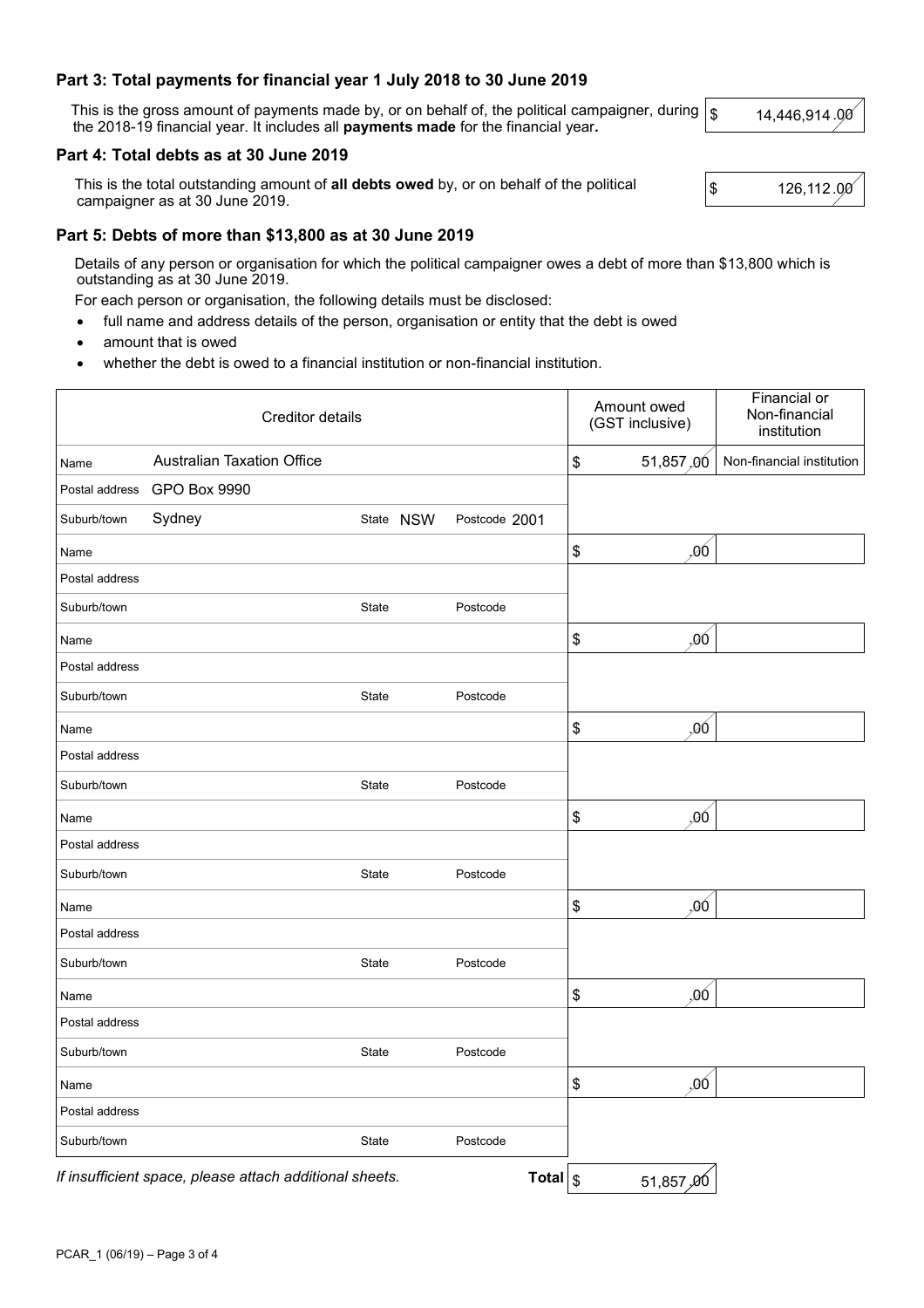## **Part 6: Electoral expenditure for financial year 1 July 2018 to 30 June 2019**

This is the total amount of electoral expenditure incurred by, or on behalf of, the political campaigner, during the 2018-19 financial year.

Electoral expenditure is defined in section 287AB of the Electoral Act to be expenditure incurred for the dominant purpose of creating or communicating electoral matter. Further information on electoral expenditure can be found on the AEC website.

#### **Total electoral expenditure incurred**  $\sqrt{s}$

2,314,389

#### **Part 7 – Discretionary benefits**

Details of any discretionary benefits received from the Commonwealth, a State or a Territory during the 2018-19 financial year. Discretionary benefits include grants, contracts, payments and other benefits requiring the exercise of discretion by the Commonwealth or State or Territory, and do not include statutory entitlements.

| Received from                                           | Date of<br>discretionary<br>benefit | Value of<br>discretionary benefit |     |
|---------------------------------------------------------|-------------------------------------|-----------------------------------|-----|
| Name n/a                                                | n/a                                 | \$<br>n/a                         | .00 |
| Name                                                    |                                     | \$                                | .00 |
| Name                                                    |                                     | \$                                | .00 |
| Name                                                    |                                     | \$                                | .00 |
| Name                                                    |                                     | \$                                | .00 |
| If insufficient space, please attach additional sheets. | <b>Total</b>                        | \$<br>n/a                         | .00 |